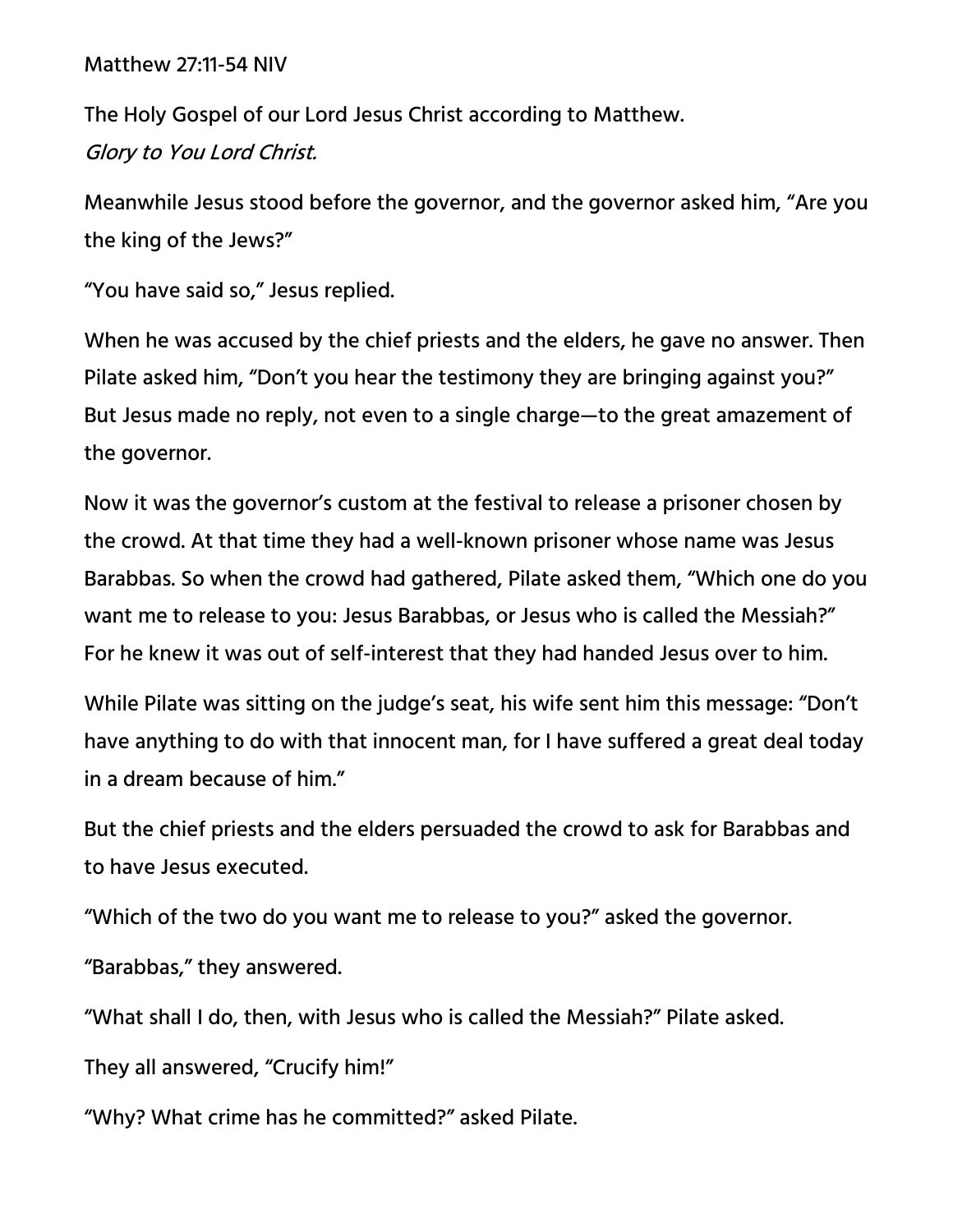## But they shouted all the louder, "Crucify him!"

When Pilate saw that he was getting nowhere, but that instead an uproar was starting, he took water and washed his hands in front of the crowd. "I am innocent of this man's blood," he said. "It is your responsibility!"

All the people answered, "His blood is on us and on our children!"

Then he released Barabbas to them. But he had Jesus flogged, and handed him over to be crucified.

Then the governor's soldiers took Jesus into the Praetorium and gathered the whole company of soldiers around him. They stripped him and put a scarlet robe on him, and then twisted together a crown of thorns and set it on his head. They put a staff in his right hand. Then they knelt in front of him and mocked him. "Hail, king of the Jews!" they said. They spit on him, and took the staff and struck him on the head again and again. After they had mocked him, they took off the robe and put his own clothes on him. Then they led him away to crucify him.

As they were going out, they met a man from Cyrene, named Simon, and they forced him to carry the cross. They came to a place called Golgotha (which means "the place of the skull"). There they offered Jesus wine to drink, mixed with gall; but after tasting it, he refused to drink it. When they had crucified him, they divided up his clothes by casting lots. And sitting down, they kept watch over him there. Above his head they placed the written charge against him: this is jesus, the king of the jews.

Two rebels were crucified with him, one on his right and one on his left. Those who passed by hurled insults at him, shaking their heads and saying, "You who are going to destroy the temple and build it in three days, save yourself! Come down from the cross, if you are the Son of God!" In the same way the chief priests, the teachers of the law and the elders mocked him. "He saved others," they said, "but he can't save himself! He's the king of Israel! Let him come down now from the